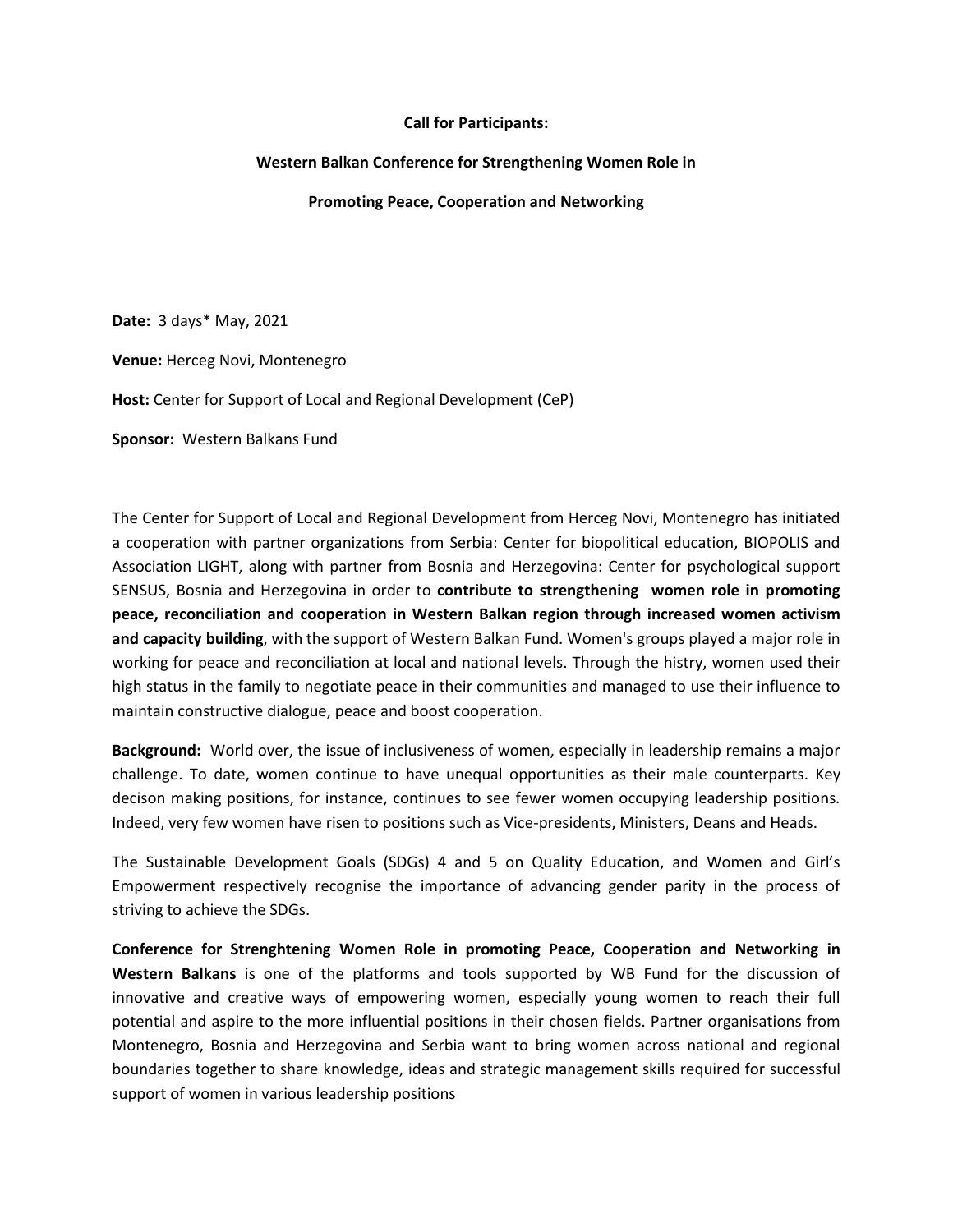# The Western Balkan Women Conference seeks to:

- Create the platform for the presentation of findings on key challenges faced by women in different social, academic or business fields:
- Inspire and empower the next generation of Western Balkan women in STEM to actively and effectively contribute to solving relion's Challenges;
- Provide the platform for women in Western Balkans to share their cutting-edge research as a way of inspiring others;
- Build the leadership capacity of women in Western Balkans to drive change and innovation;
- Draw attention to the important role of women of all generations from Western Balkans to interact and cooperate one with other;
- Create the platform for various actors educators, policy-makers and partners -to debate on pertinent issues related to the promotion of Women in Western Balkan region.

## **Conference Themes and Subthemes**

The Conference Theme is: Strenghtening Women Role in promoting Peace, Cooperation and Networking throught capacity building and education

WB Conference will cover the following subthemes:

1. Gender concepts: understanding gender roles, their internalization and place in the social environment;

2. Women as decision makers: historical and sociological aspects of women in decision making, exploring the role of women in society and politics;

3. Barriers to women's visibility and participation: exploring the challenges and identifying strategies to break down barriers and participate effectively in social life;

4. Women as holders of intercultural values: historical, sociological and psychological aspects of intercultural and regional cooperation, the role of women in establishing and carrying intercultural values;

5. Women and Education - How is education emowering women (formal and informal education).

## **Activities**

- Presentation of Studies and Research Papers on the Conference themes and subthemes
- Panel Discussions on Topical Issues
- Networking Sessions

#### **Aim**